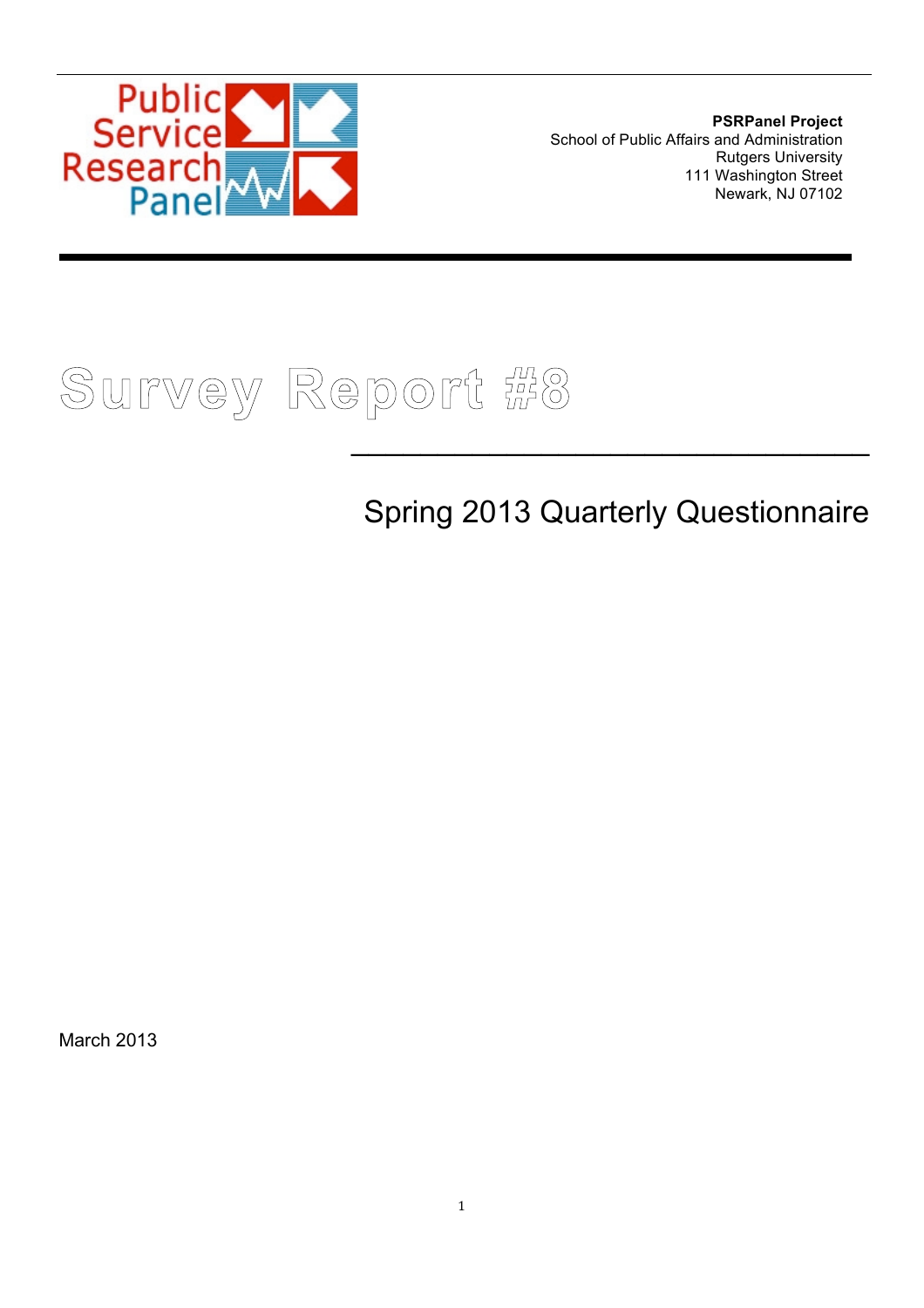#### **About the Survey**

This Survey Report presents findings of a PSRPanel online survey about current topics in public service and working in the public sector.

The survey was conducted in Mar. 2013, and included online responses from 152 panelists.

#### **About the Panel**

The Public Service Research Panel, PSRPanel, is an online community of public service professionals who sign up to participate in occasional web-based surveys and studies about the important work they do and the organizations they help lead.

It is important to point out that the panel is not a random sample, and thus the results are not scientifically projectable to the larger population.

For more information visit www.psrpanel.org or email psrpanel@rutgers.edu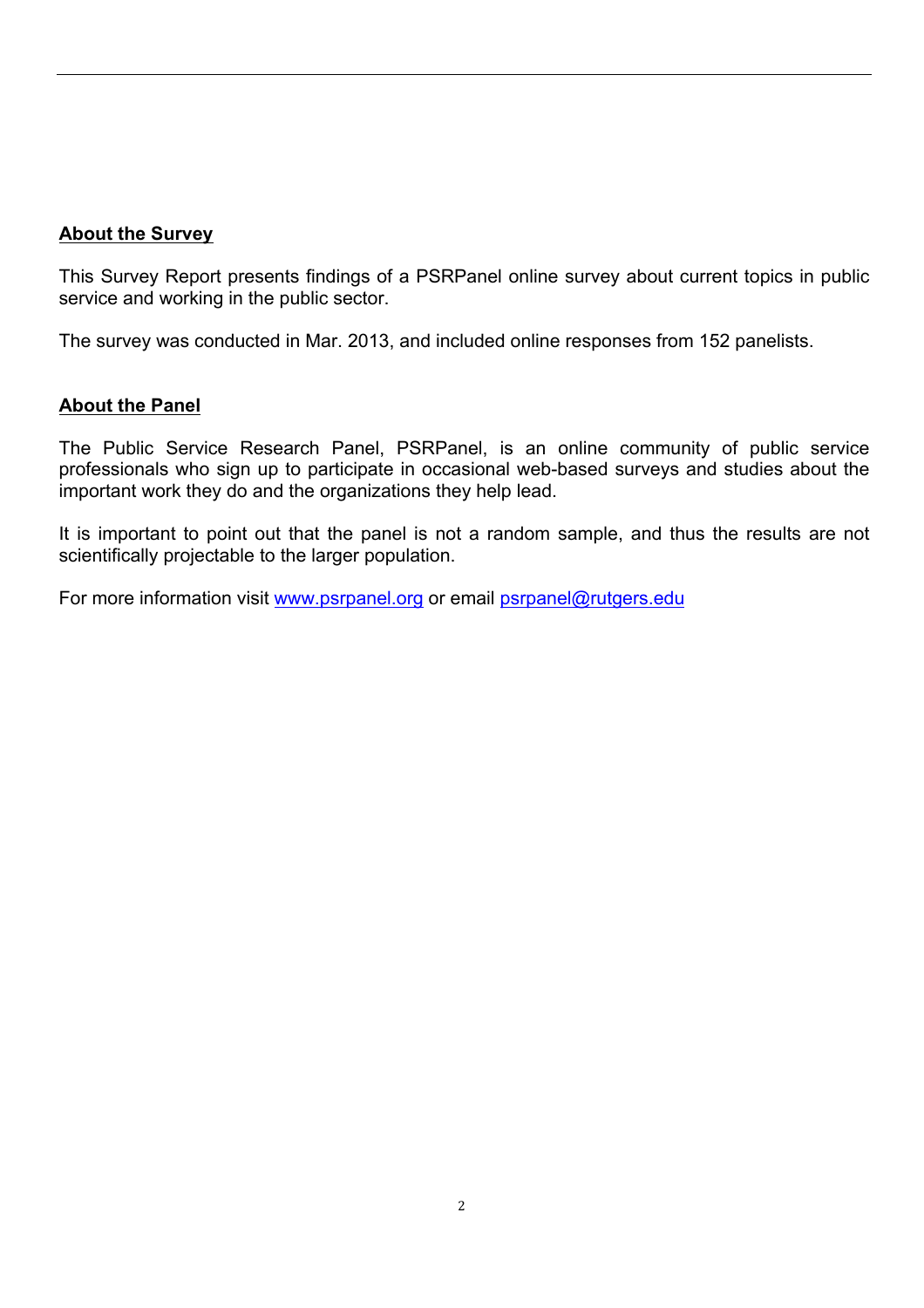#### **Goal Clarity Questionnaire**

**1. Hometown High School has 1 key goal -- provide high quality education. To serve its cultu diverse student body, the school will give specific instructional support tailored to each stu school aims to offer college preparatory courses so that students can continue their educa**

| $0 = Not$<br>clear<br>at all | $\blacksquare$   | $2^{\circ}$ | 3    | $\overline{4}$ | 5 <sup>5</sup> | $6\overline{6}$                                          | $\overline{7}$ | 8    | 9             |
|------------------------------|------------------|-------------|------|----------------|----------------|----------------------------------------------------------|----------------|------|---------------|
| (3)                          | 1.8% 1.8%<br>(3) | (6)         | (13) | (9)            | (14)           | 3.5%  7.6%  5.3%  8.2%  18.8% <b>20.0%</b> 11.8%<br>(32) | (34)           | (20) | 10.6%<br>(18) |
|                              |                  |             |      |                |                |                                                          |                |      |               |

**2. Hometown High School has 1 key goal -- provide high quality education.To serve its cultu diverse student body, the school will give support to each student.The school aims to offer preparatory and vocational training courses so students can either continue their educatio graduation.**

| $0 = Not$<br>clear<br>at all | $\mathbf{1}$     | $2^{\circ}$ | 3    | $\overline{4}$ | 5    | 6    | $\overline{7}$                                        | 8    | 9             |
|------------------------------|------------------|-------------|------|----------------|------|------|-------------------------------------------------------|------|---------------|
| (1)                          | 0.6% 1.2%<br>(2) | (5)         | (10) | (11)           | (21) | (20) | 3.0% 5.9% 6.5% 12.4% 11.8% 15.4% <b>17.2%</b><br>(26) | (29) | 10.1%<br>(17) |
|                              |                  |             |      |                |      |      |                                                       |      |               |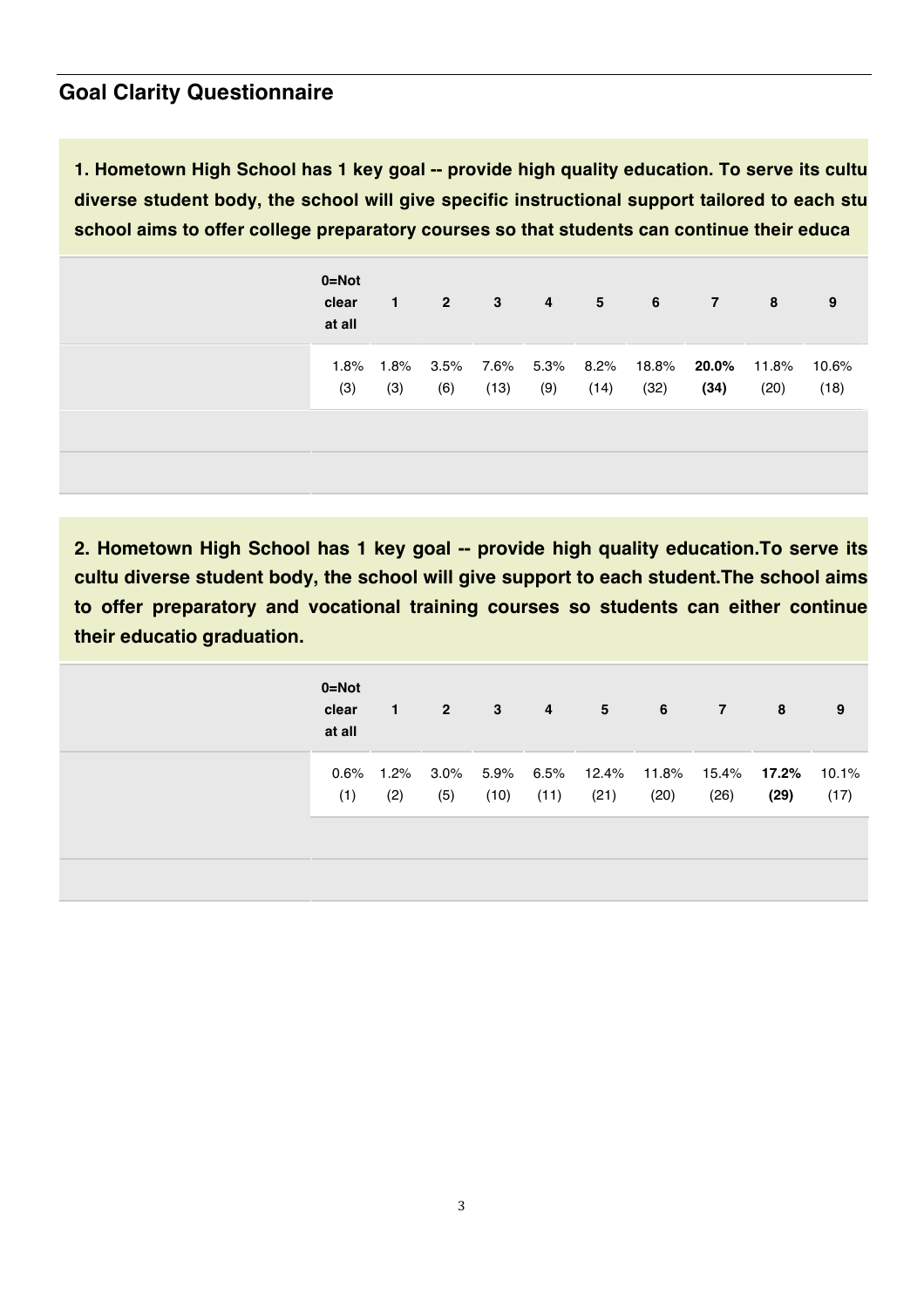**3. Hometown High School has 1 key goal -- provide high quality education.To serve its cultu diverse student body, the school will give specific instructional support tailored to each stu school aims to offer a mix of both college preparatory and vocational training courses so s continue their education or start working after graduation.**

| $0 = Not$<br>clear<br>at all | $\mathbf{1}$        | $\overline{2}$ | 3   | 4                | $5^{\circ}$     | 6    | $\overline{7}$     | 8             | 9             |
|------------------------------|---------------------|----------------|-----|------------------|-----------------|------|--------------------|---------------|---------------|
| (1)                          | $0.6\%$ 0.6%<br>(1) | 2.4%<br>(4)    | (6) | 3.6% 5.4%<br>(9) | $9.0\%$<br>(15) | (15) | 9.0% 20.4%<br>(34) | 18.6%<br>(31) | 10.8%<br>(18) |
|                              |                     |                |     |                  |                 |      |                    |               |               |

**4. Hometown High School has 1 key goal -- provide high quality education.To serve its cultu diverse student body, the school will give support to each student.The school aims to offer courses so that students can continue their education after graduation.**

| $0 = Not$<br>clear<br>at all | 1.  | 2 <sup>7</sup> | $3^{\circ}$ | $\overline{4}$ | $5 -$                                                | 6    | 7    | 8    | 9    |
|------------------------------|-----|----------------|-------------|----------------|------------------------------------------------------|------|------|------|------|
| 2.4% 1.2%<br>(4)             | (2) | (7)            | (17)        | (21)           | 4.2% 10.1% 12.5% 17.3% 11.9% 8.9% 13.7% 7.1%<br>(29) | (20) | (15) | (23) | (12) |

**5. Hometown High School has 3 key goals – 1) provide high quality education; 2) help stude adults; and 3) make key investments in personnel and facilities. To serve its culturally and student body, the school will give specific instructional support tailored to each student's l aims to offer college preparatory courses so that students can continue their education aft**

| $0 = Not$<br>clear<br>at all | 1.          | 2 <sup>7</sup> | -3                     | $\overline{4}$ | 5    | 6    | $\overline{7}$                          | 8    | 9            |
|------------------------------|-------------|----------------|------------------------|----------------|------|------|-----------------------------------------|------|--------------|
| $1.2\%$<br>(2)               | 1.2%<br>(2) | (9)            | 5.5% 7.9% 8.5%<br>(13) | (14)           | (21) | (23) | 12.8%  14.0% <b>17.7%</b> 12.8%<br>(29) | (21) | 7.9%<br>(13) |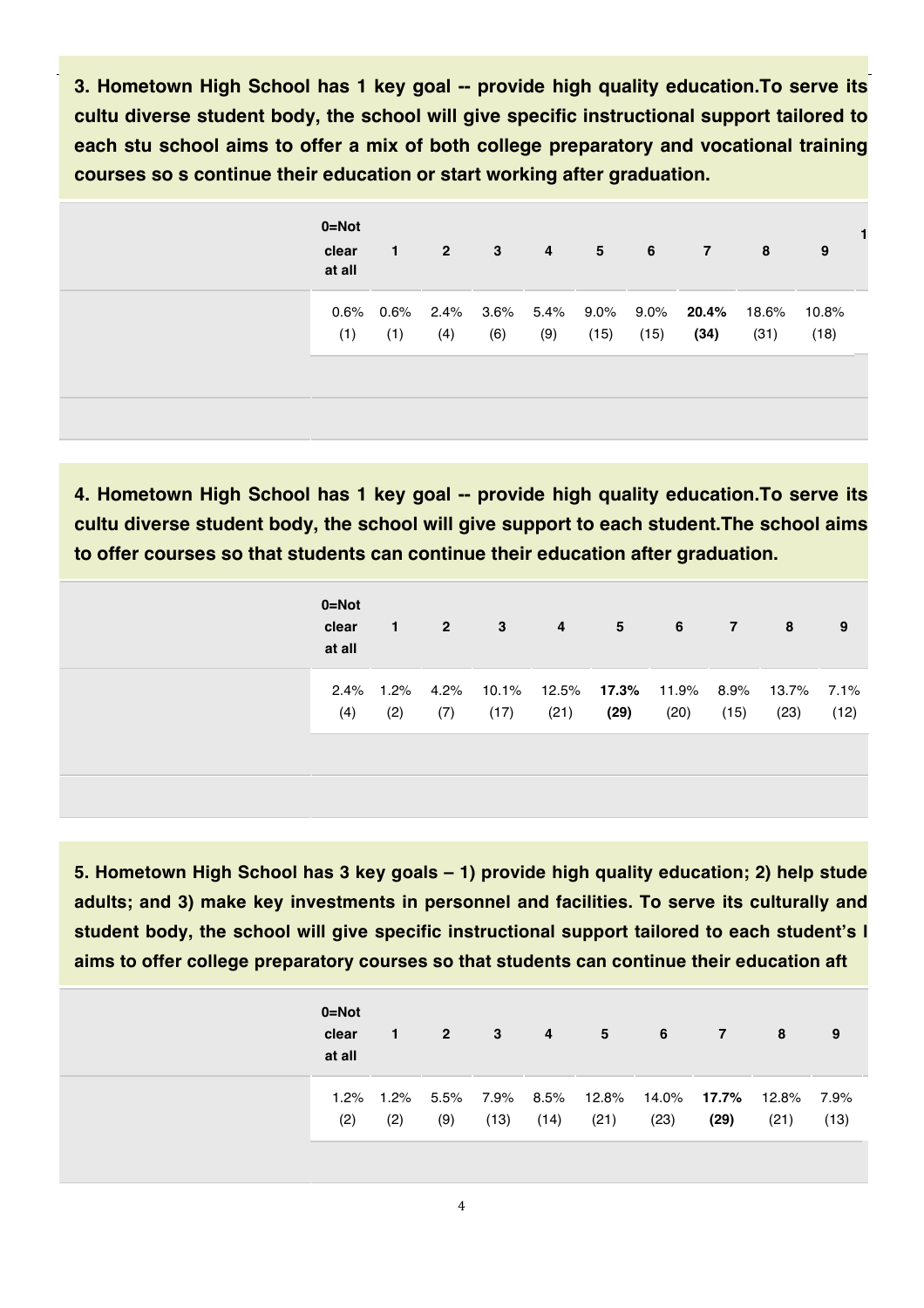**6. Hometown High School has 3 key goals – 1) provide high quality education; 2) help stude adults; and 3) make key investments in personnel and facilities. To serve its culturally and student body, the school will give support to each student. The school aims to offer a mix o and vocational training courses so students can either continue their education or start wo**

| 5                                                      | $\overline{4}$ | 3   | $\overline{2}$ | $\mathbf{1}$ | $0 = Not$<br>clear<br>at all |
|--------------------------------------------------------|----------------|-----|----------------|--------------|------------------------------|
| 5.0% 6.8% 16.1% 15.5% 16.1% 16.1% 8.7%<br>(26)<br>(11) |                | (8) | 3.7%<br>(6)    | 1.2%<br>(2)  | 0.6%<br>(1)                  |
|                                                        |                |     |                |              |                              |

**7. Hometown High School has 3 key goals – 1) provide high quality education; 2) help stude adults; and 3) make key investments in personnel and facilities. To serve its culturally and student body, the school will give specific instructional support tailored to each student's l aims to offer a mix of both college preparatory and vocational training courses so students education or start working after graduation.**

| $0 = Not$<br>clear<br>at all | $\mathbf 1$ | $2^{\circ}$ | $\mathbf{3}$ | $\overline{\mathbf{4}}$ | 5 <sup>5</sup> | $6\overline{6}$                                         | $\overline{7}$ | 8    | 9             |
|------------------------------|-------------|-------------|--------------|-------------------------|----------------|---------------------------------------------------------|----------------|------|---------------|
| (0)                          | (2)         | (4)         | (12)         | (16)                    | (12)           | 0.0% 1.2% 2.4% 7.2% 9.6% 7.2% 13.3% 15.7% 16.3%<br>(22) | (26)           | (27) | 10.8%<br>(18) |
|                              |             |             |              |                         |                |                                                         |                |      |               |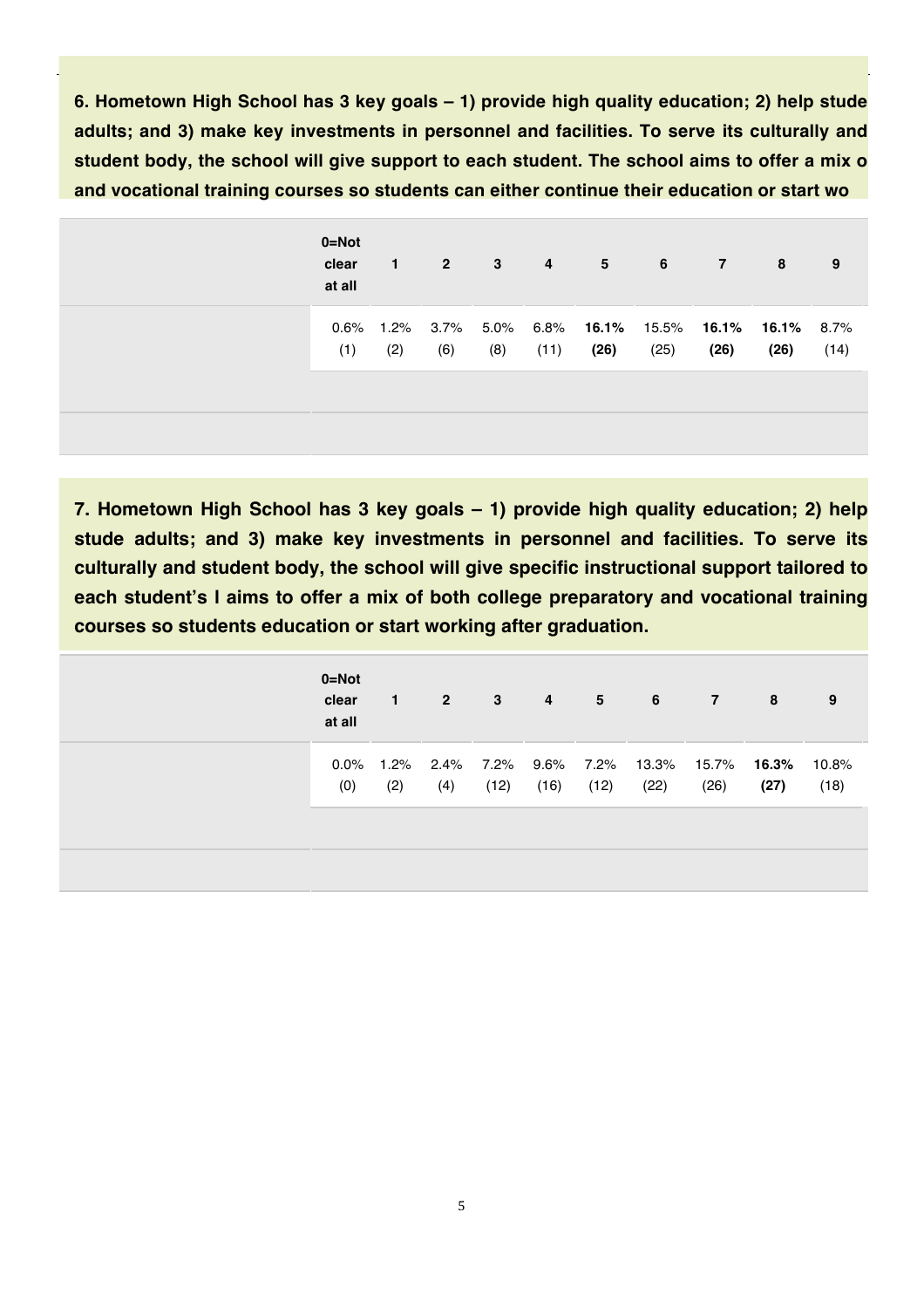**8. Hometown High School has 3 key goals – 1) provide high quality education; 2) help stude adults; and 3) make key investments in personnel and facilities. To serve its culturally and student body, the school will give support to each student. The school aims to offer college that students can continue their education after graduation.**

| $0 = Not$<br>clear<br>at all | 1.               | 2 <sup>7</sup> | $\mathbf{3}$      | $\overline{4}$ | 5                                | 6    | $\mathbf{7}$  | 8                  | 9    |
|------------------------------|------------------|----------------|-------------------|----------------|----------------------------------|------|---------------|--------------------|------|
| (2)                          | 1.2% 1.2%<br>(2) | (10)           | 6.1% 7.3%<br>(12) | (18)           | 10.9% <b>17.6%</b> 16.4%<br>(29) | (27) | 14.5%<br>(24) | 10.9% 8.5%<br>(18) | (14) |

**9. When judging these goal statements, what aspects of the statements influenced your ratings the most?**

| Response<br>Count |                   |  |
|-------------------|-------------------|--|
| 135               |                   |  |
| 135               | answered question |  |
| 44                | skipped question  |  |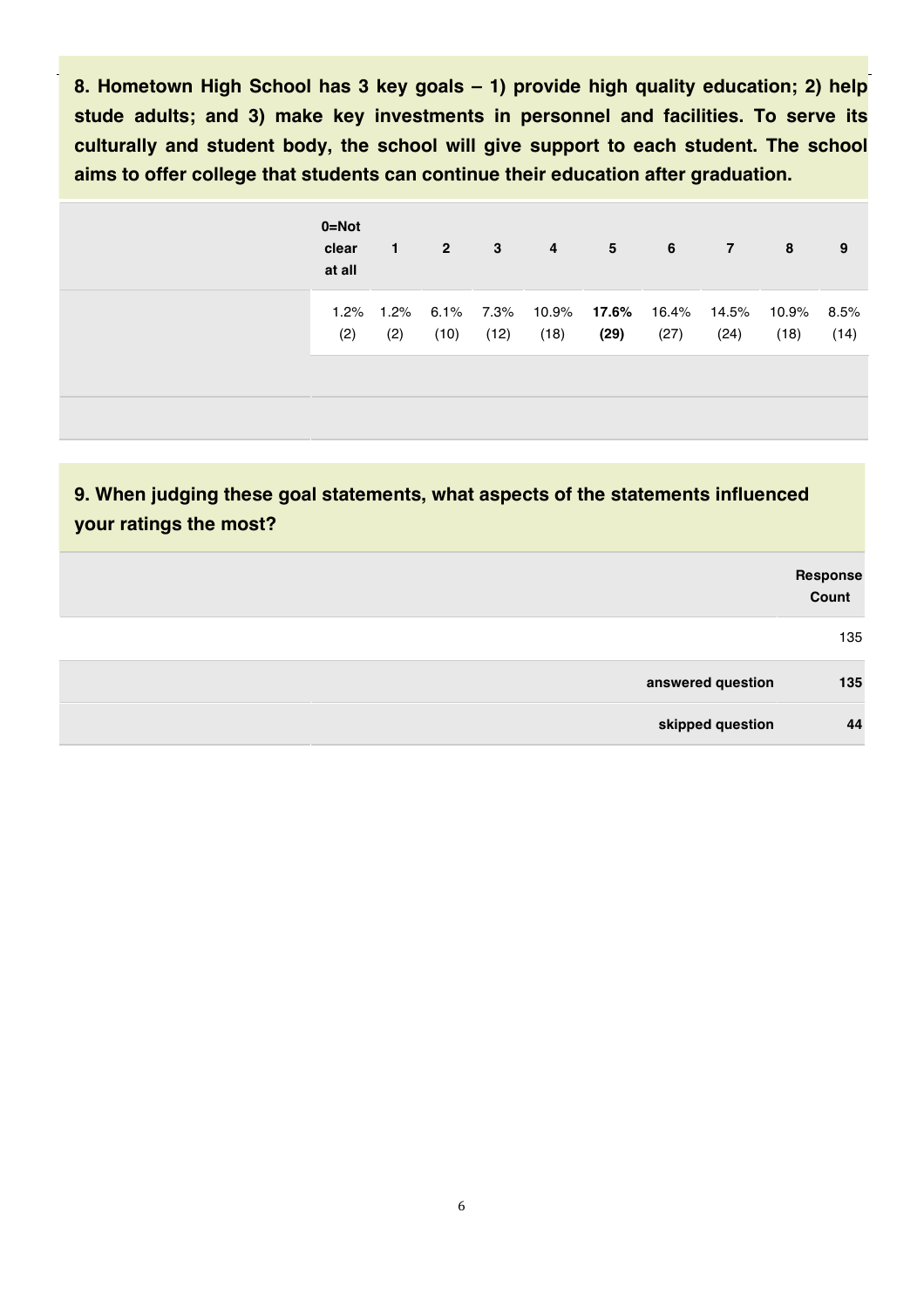#### **10. Please indicate the extent to which you agree, or disagree, with the following statements about you and your work:**

|                                                                                                                     | <b>Strongly</b><br><b>Disagree</b> | <b>Disagree</b>  | <b>Neither</b> | Agree         | <b>Strongly</b><br>Agree | Rating<br>Count |
|---------------------------------------------------------------------------------------------------------------------|------------------------------------|------------------|----------------|---------------|--------------------------|-----------------|
| I like to show that I can perform<br>better than my coworkers.                                                      | $9.3\%$ (14)                       | 21.3% (32)       | 37.3% (56)     | 24.7% (37)    | $7.3%$ (11)              | 150             |
| I try to figure out what it takes to<br>prove my ability to others at work.                                         | 0.7%(1)                            | 17.1% (26)       | 34.9% (53)     | 36.8% (56)    | 10.5% (16)               | 152             |
| I enjoy it when others at work are<br>aware of how well I am doing.                                                 | 0.7%(1)                            | 3.3%(5)          | 26.0% (39)     | 53.3% (80)    | 16.7% (25)               | 150             |
| I prefer to work on projects where I<br>can prove my ability to others.                                             | 0.7%(1)                            | $10.6\%$ (16)    | $35.1\%$ (53)  | 37.7% (57)    | 15.9% (24)               | 151             |
| I would avoid taking on a new task<br>if there was a chance that I would<br>appear rather incompetent to<br>others. | 13.2% (20)                         | 52.6% (80)       | 21.7% (33)     | $11.8\%$ (18) | 0.7%(1)                  | 152             |
| Avoiding a show of low ability is<br>more important to me than learning<br>a new skill.                             | 28.9% (44)                         | 52.0% (79)       | 12.5% (19)     | $5.9\%$ (9)   | 0.7%(1)                  | 152             |
| I'm concerned about taking on a<br>task at work if my performance<br>would reveal that I had low ability.           | $9.9\%$ (15)                       | 50.7% (77)       | 19.7% (30)     | 18.4% (28)    | 1.3%(2)                  | 152             |
| I prefer to avoid situations at work<br>where I might perform poorly.                                               | $8.1\%$ (12)                       | 40.3% (60)       | 27.5% (41)     | 21.5% (32)    | 2.7%(4)                  | 149             |
| I am willing to select a challenging<br>work assignment that I can learn a<br>lot from.                             | $0.0\%$ (0)                        | $0.7\%$ (1)      | $5.3\%$ (8)    | 50.0% (76)    | 44.1% (67)               | 152             |
| I often look for opportunities to<br>develop new skills and knowledge.                                              | $0.0\%$ (0)                        | $0.0\%$ (0)      | $3.3\%$ (5)    | 40.8% (62)    | 55.9% (85)               | 152             |
| I enjoy challenging and difficult<br>tasks at work where I'll learn new<br>skills.                                  | $0.0\%$ (0)                        | $0.0\%$ (0)      | $5.3\%$ (8)    | 50.7% (77)    | 44.1% (67)               | 152             |
| For me, development of my work<br>ability is important enough to take<br>risk.                                      | $0.0\%$ (0)                        | $2.0\%$ (3)      | 10.0% (15)     | 58.0% (87)    | 30.0% (45)               | 150             |
| I prefer to work in situations that<br>require a high level of ability and                                          | $0.0\%$ (0)                        | $0.7\%$ (1)<br>7 | 10.5% (16)     | 51.3% (78)    | $37.5\%$ (57)            | 152             |

talent.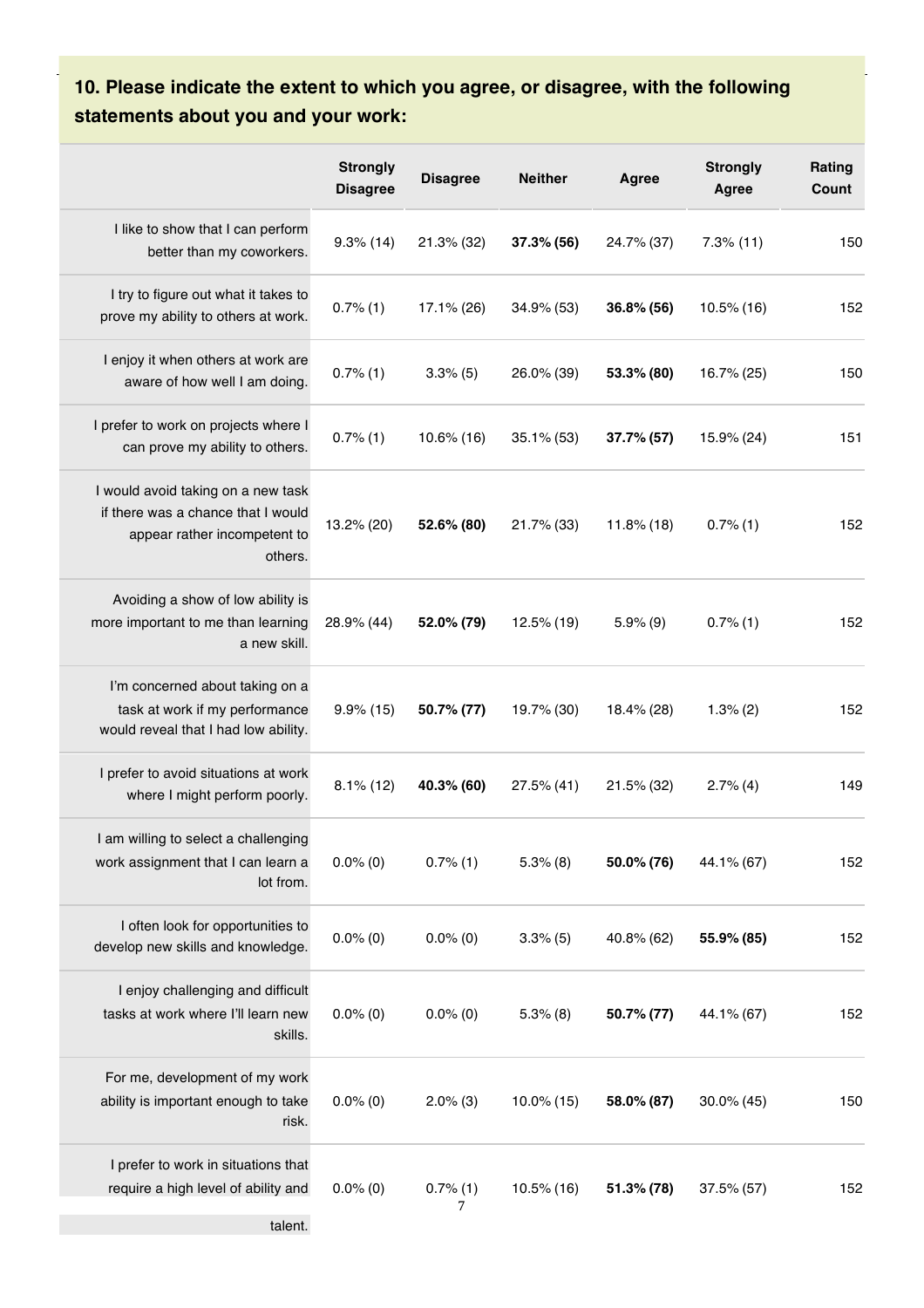| 152 | answered question |  |  |
|-----|-------------------|--|--|
| 27  | skipped question  |  |  |

# **11. Where do you currently work?**

|                             | Response<br>Percent | Response<br>Count |
|-----------------------------|---------------------|-------------------|
| <b>Public sector</b>        | 66.0%               | 99                |
| Non-profit sector           | 15.3%               | 23                |
| Private (for-profit) sector | 3.3%                | $\sqrt{5}$        |
| Student/retired/unemployed  | 8.0%                | 12                |
| Other (please specify)      | 7.3%                | 11                |
|                             | answered question   | 150               |
|                             | skipped question    | 29                |

#### **12. Are you . . .**

|             | Response<br>Percent | <b>Response</b><br>Count |
|-------------|---------------------|--------------------------|
| <b>Male</b> | 52.0%               | 77                       |
| Female      | 48.0%               | 71                       |
|             | answered question   | 148                      |
|             | skipped question    | 31                       |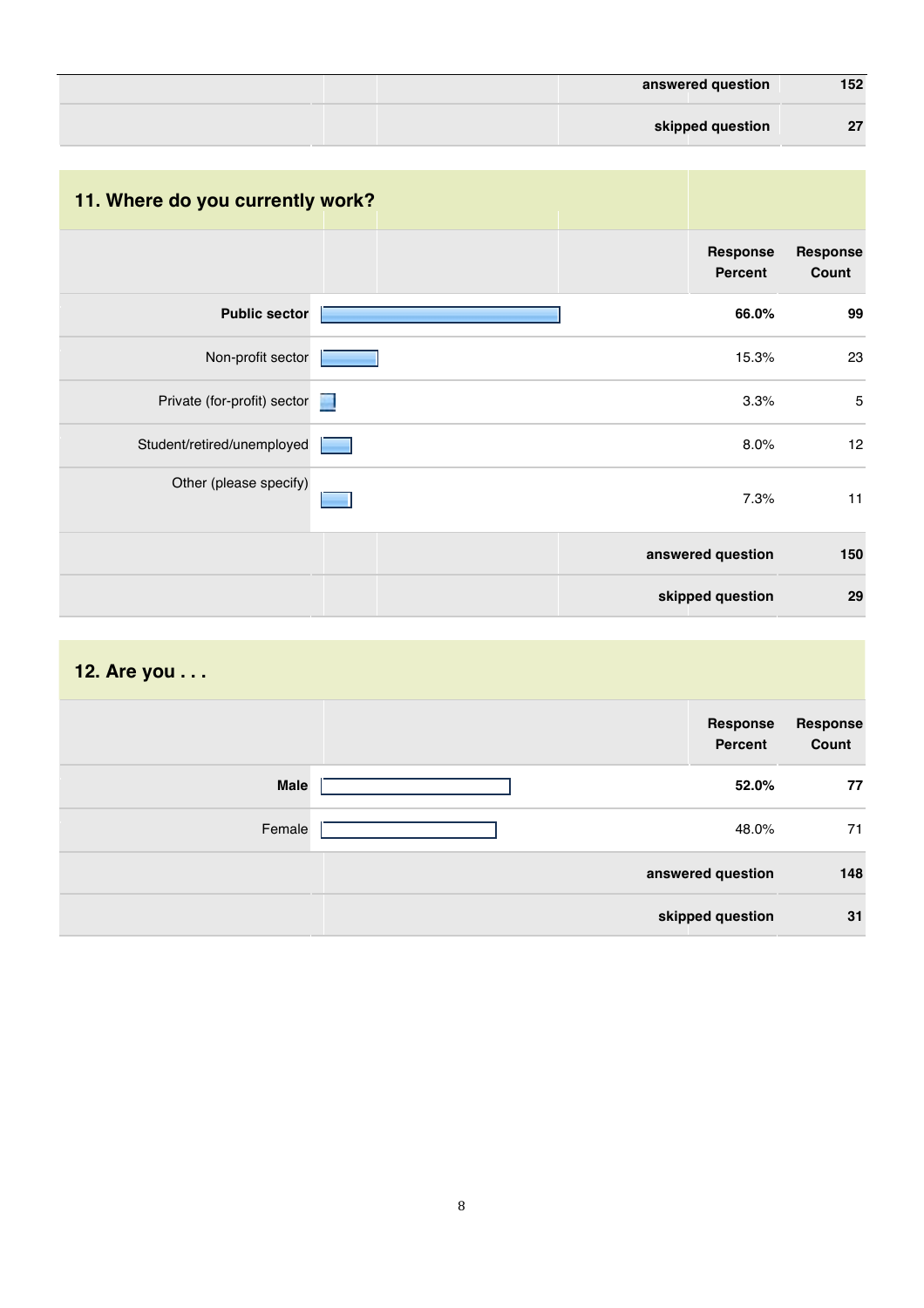| 13. How old are you? |                     |                   |
|----------------------|---------------------|-------------------|
|                      | Response<br>Percent | Response<br>Count |
| 19 or under          | 0.0%                | $\pmb{0}$         |
| 20-29                | 11.6%               | 17                |
| $30 - 39$            | 14.3%               | 21                |
| 40-49                | 26.5%               | 39                |
| 50-59                | 32.7%               | 48                |
| 60-69                | 12.2%               | 18                |
| 70 or older $\Box$   | 2.7%                | $\overline{4}$    |
|                      | answered question   | 147               |
|                      | skipped question    | 32                |

# **14. Do you consider yourself to be . . .**

|                 | <b>Response</b><br>Percent | Response<br>Count |
|-----------------|----------------------------|-------------------|
| White           | 77.0%                      | 114               |
| <b>Black</b>    | 11.5%                      | 17                |
| <b>Hispanic</b> | 4.7%                       | $\overline{7}$    |
| Asian <b>N</b>  | 4.1%                       | $\,6\,$           |
| Other $\Box$    | 2.7%                       | $\overline{4}$    |
|                 | answered question          | 148               |
|                 | skipped question           | 31                |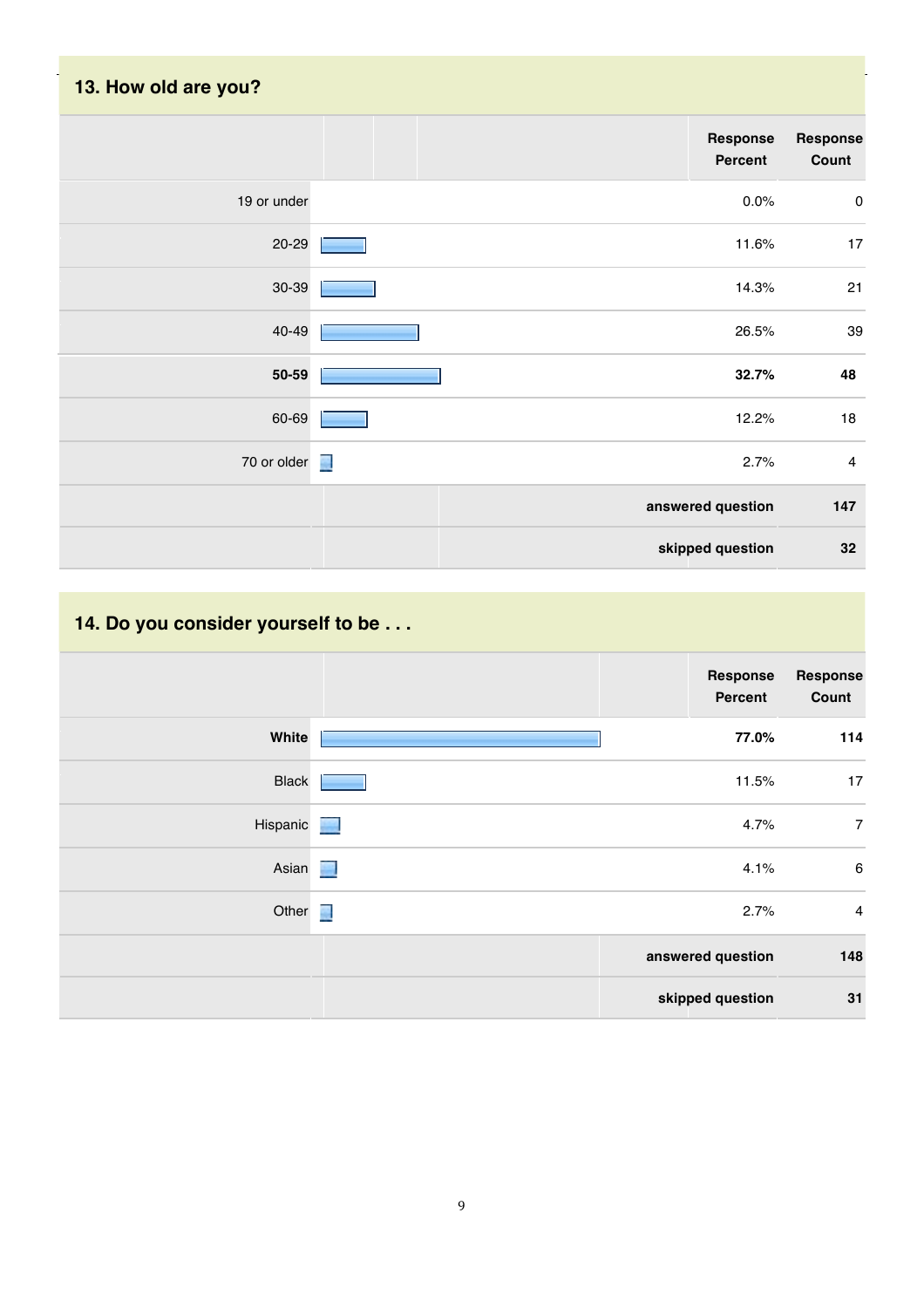# **15. What is the highest level of education you have completed?**

|                                  | Response<br><b>Percent</b> | Response<br>Count |
|----------------------------------|----------------------------|-------------------|
| High school                      | 0.0%                       | $\pmb{0}$         |
| Some college <b>T</b>            | 2.0%                       | 3                 |
| Graduated from college           | 6.7%                       | 10                |
| Some graduate school             | 11.4%                      | 17                |
| <b>Completed graduate school</b> | 79.9%                      | 119               |
|                                  | answered question          | 149               |
|                                  | skipped question           | 30                |

# **16. Where do you currently live?**

|                                            | <b>Response</b><br>Percent | Response<br>Count |
|--------------------------------------------|----------------------------|-------------------|
| <b>Northeast (US)</b>                      | 34.5%                      | 51                |
| South (US)                                 | 23.0%                      | 34                |
| Midwest (US)                               | 16.9%                      | 25                |
| West (US)                                  | 17.6%                      | 26                |
| Outside the US (please specify<br>country) | 8.1%                       | 12                |
|                                            | answered question          | 148               |
|                                            | skipped question           | 31                |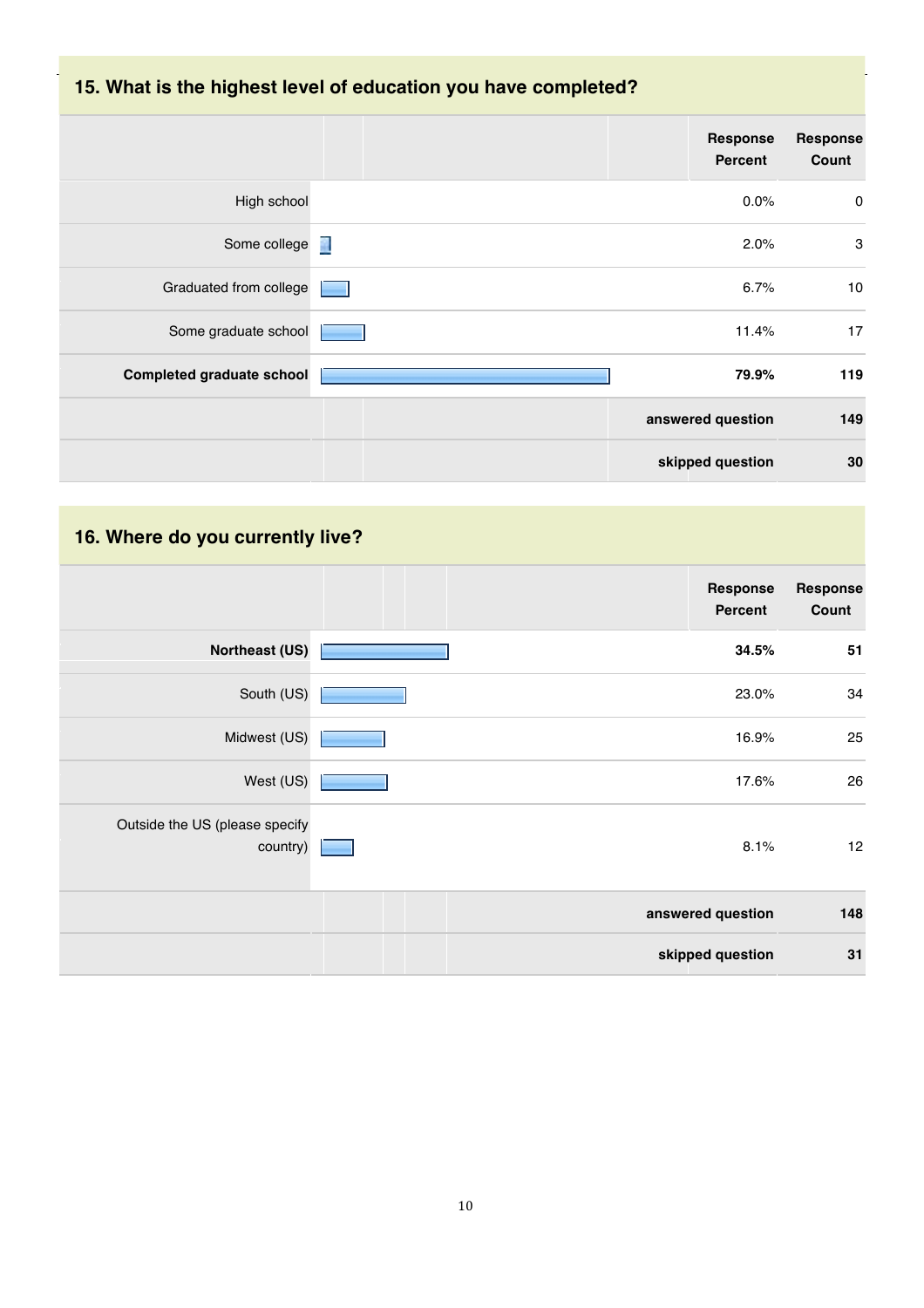# **17. What best describes your current position?**

|                       | Response<br><b>Percent</b> | <b>Response</b><br>Count |
|-----------------------|----------------------------|--------------------------|
| <b>Non-Supervisor</b> | 32.2%                      | 46                       |
| <b>Team Leader</b>    | 9.8%                       | 14                       |
| First line Supervisor | 8.4%                       | 12                       |
| Middle Manager        | 25.2%                      | 36                       |
| <b>Top Manager</b>    | 24.5%                      | 35                       |
|                       | answered question          | 143                      |
|                       | skipped question           | 36                       |

#### **18. How many years have you worked for your current organization?**

|                    | <b>Response</b><br><b>Percent</b> | <b>Response</b><br>Count |
|--------------------|-----------------------------------|--------------------------|
| 1 year or less     | 16.0%                             | 23                       |
| 2-3 years          | 13.2%                             | $19$                     |
| 4-6 years          | 16.7%                             | 24                       |
| 7-10 years         | 18.1%                             | 26                       |
| $11-15$ years      | 13.2%                             | 19                       |
| 16-20 years        | 9.7%                              | 14                       |
| More than 20 years | 13.2%                             | 19                       |
|                    | answered question                 | 144                      |
|                    | skipped question                  | 35                       |